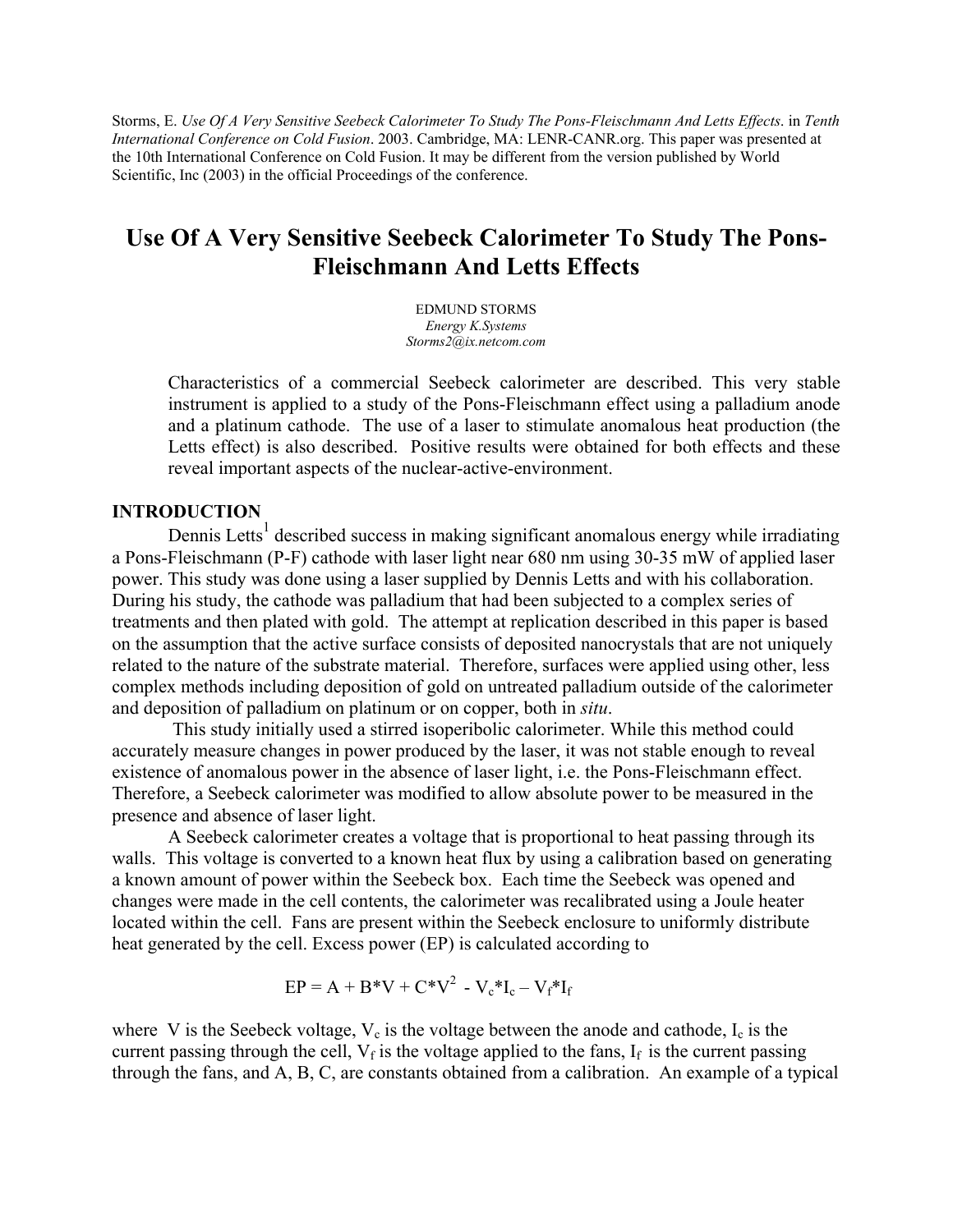calibration is shown in Fig. 1. Being a steady-state device, power values are obtained only after all variables have become constant, in this case after 100 min.

# **EXPERIMENTAL Isoperibolic Calorimeter:**

The first study was made using a stirred, jacketed isoperibolic calorimeter (Fig. 1) in which temperature was measured within the electrolyte at three locations (Fig 2) and



**FIGURE 1.** Picture of isoperibolic calorimeter before addition of stirrer.



**FIGURE 2.** View of internal structure within the isoperibolic calorimeter.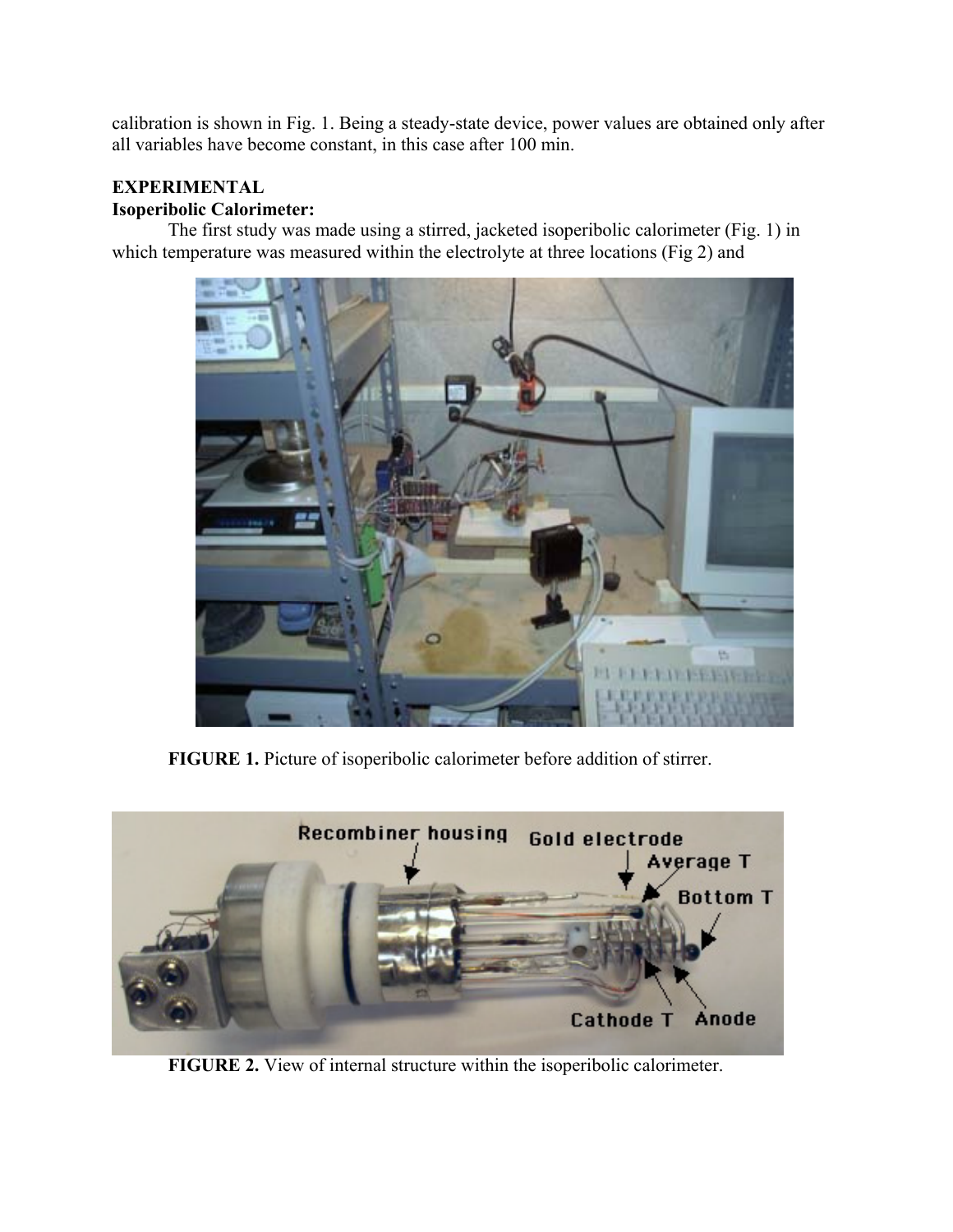

# **FIGURE 3.** Location of magnetics

where cooling water exited the surrounding jacket. A stirring rate of 150 rpm was chosen to minimize thermal gradients between the three internal thermistors. Changes in power production were determined by measuring changes in the temperature difference between a thermistor located within the electrolyte (Average T, Fig. 2) and at the cooling water exit. The calorimeter was calibrated using a "dead" platinum cathode. Relative accuracy, i.e. changes occurring within an hour, was  $\pm 5$ mW, while long-term accuracy was about  $\pm 100$  mW. This accuracy allowed the Letts effect to be measured with confidence, but the P-F effect could not. Consequently, the study was transferred to a Seebeck calorimeter where greater accuracy and stability could be obtained.

Effect of applying a magnetic field of 250-300 Gauss to the cathode was explored (Fig. 3), as taught by Letts. The presence of the field and its orientation had a significant effect on the calibration constant.

The sample used in this study was prepared by rolling a 1 mm thick Pd sheet to 0.33 mm thickness, etching in Aqua Regia, and plating with gold. The surface was gold colored and consisted of a forest of dendrites when viewed using an optical microscope at 1000x.

# **Seebeck Calorimeter:**

The Seebeck calorimeter was purchased from Thermonetics, Inc. and has a  $7^\prime$  $x7^\prime$  $x7^\prime$ active volume, as can be seen in Fig. 4. Although the calorimeter box is water cooled by pipes attached to the Seebeck plates, the Seebeck voltage is, nevertheless, sensitive to changes in room temperature. Therefore, the Seebeck box is placed in another box in which the temperature is held to within  $\pm 0.02^{\circ}$  of the cooling water temperature (20 $^{\circ}$  C). A study of how airflow within the box changes the calibration constants shows that the walls of the Seebeck box are not uniform in their sensitivity to heat flow. Based on trial and error, three 12 V squirrel-cage fans were eventually found to improve distribution of heat to the walls so that the entire system can reach thermal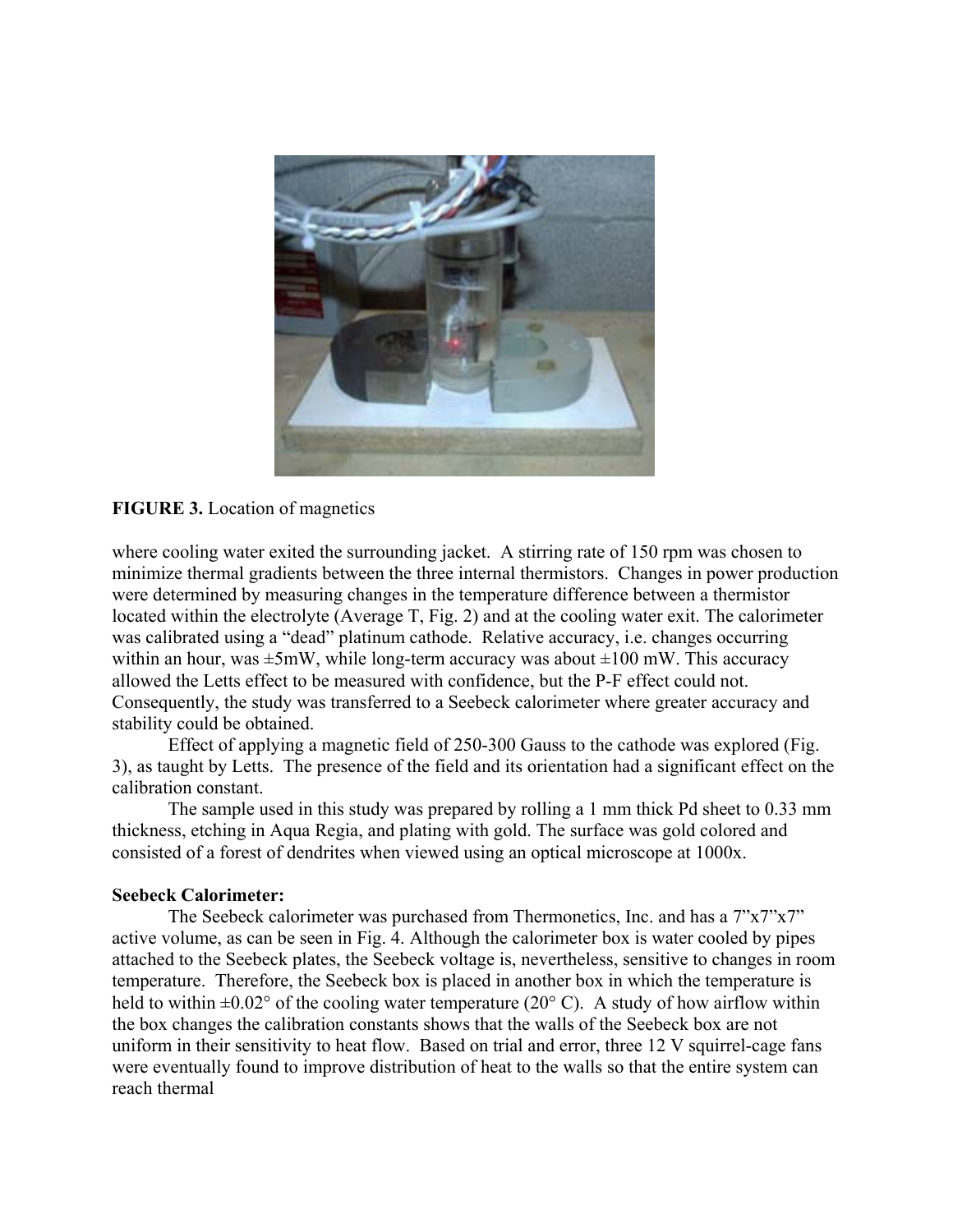

**FIGURE 4.** Interior view of the Seebeck calorimeter. The Seebeck box is located in a wooden enclosure that is held at  $\pm 0.02$ °C. Only one fan is used in this design.



**FIGURE 5.** Picture of cell used in the Seebeck calorimeter. The ears are used to help heat leave the cell.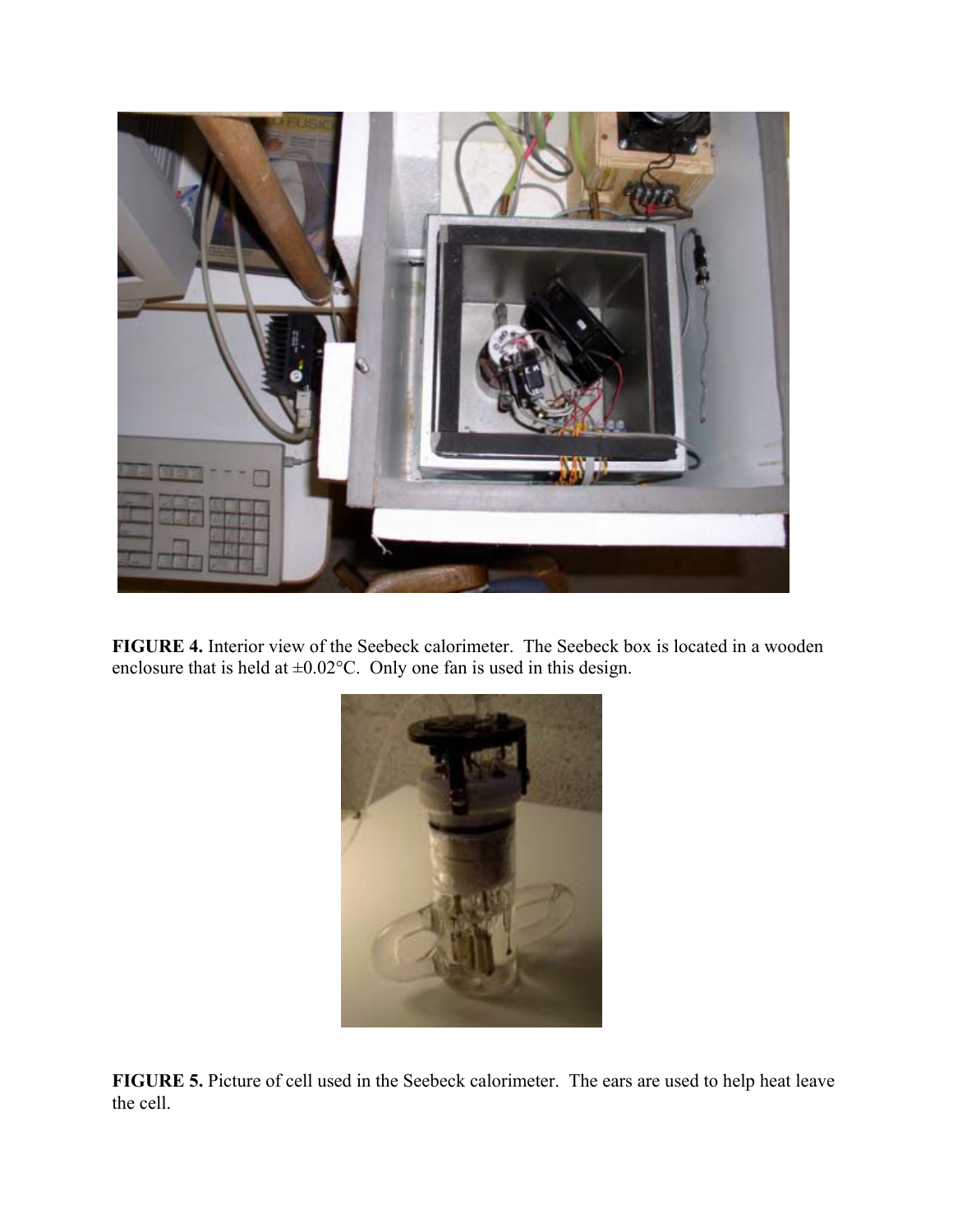equilibrium more quickly and be more stable. These fans introduce a fixed but measured power of 5.3 watts into the box.

The calorimeter is calibrated before each study by passing measured power through a resistor made from platinum wire. Initially, this wire was exposed to the electrolyte within the cell. Later, a glass enclosed resistance wire was used. This power is measured at the calorimeter boundary using the same data acquisition channels, resistors, and power supply as used when power is applied during electrolysis. As a result, many errors cancel. A National Instruments PCI–6035E data acquisition board controlled by LabView and a Power Macintosh are used while running at 1000 data values/sec. Measured values are found to be independent of data acquisition rate. Time dependent variations are reduced by averaging up to 30,000 values for critical variables.

The cell is made of Pyrex and contains only Teflon, platinum, palladium, 40 ml of 0.10 or 0.19 mol Li/1000 ml LiOD electrolyte, and a recombiner consisting of Pt on carbon cloth. A picture is shown in Fig. 5. The recombiner is well isolated from the electrolyte to prevent chemical attack. The electrolyte was made by mixing Cambridge Isotopes,  $99.9\%$   $D_2O$  (0.9 µmho) with a suitable amount of LiD. A small gold counter electrode is also present that can be used to measure the referenced open-circuit-voltage or to apply gold to the cathode. Initially, the anode was made of platinum mesh. However, this did not produce consistent success. Later, the anode was switched to self-supporting palladium wire (99.95% Pd) that was wrapped around the cathode so as to be equidistant with a 5mm gap. One of several metals ( $\sim$ 0.7 cm x  $\sim$ 1.5 cm) to which various treatments are applied is used as the cathode. The cathode lead wire (Pt) is attached to the external platinum wire by a Teflon clamp, thereby allowing quick change.

The cell is gas tight and communicates with an oil reservoir. Oil from this reservoir is weighed on a balance  $(\pm 0.01 \text{ g})$  to indicate whether gas is leaving or entering the cell. No gas was found to leave or enter the cell except that caused by changes in temperature of the cell.



**FIGURE 6.** Seebeck voltage vs applied power generated by the Joule heater and by electrolysis during calibration while using a clean, "dead" Pt cathode.

The same electrode design, data acquisition equipment, and method to test for gas loss were used during the initial isoperibolic study.

A temperature and current controlled OPTIMA laser diode control was used with a laser having a controlled wavelength between 680-686 nm and an output power of 30-35 mW. This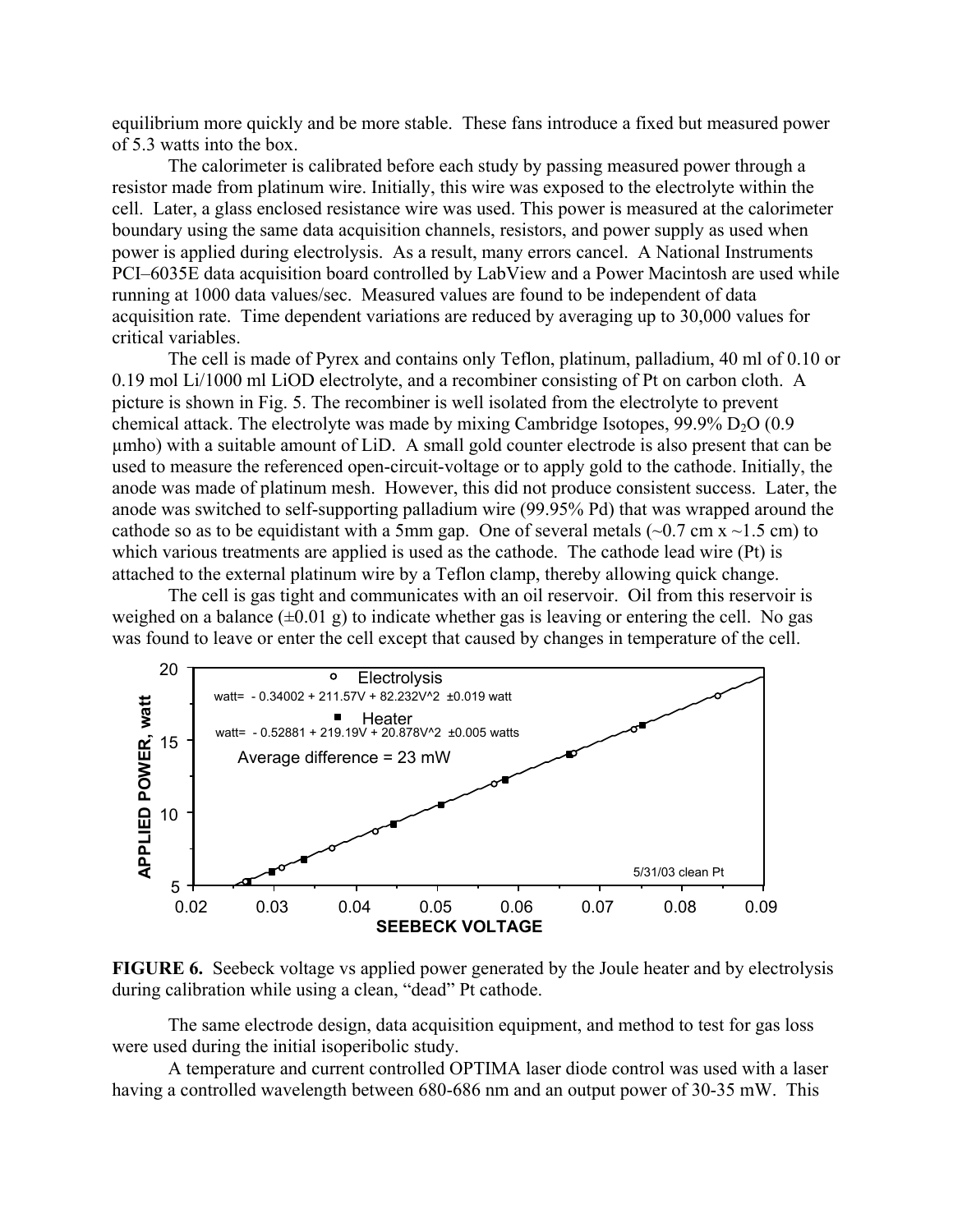was located outside of the Seebeck box and its constant-temperature enclosure, with laser light entering through an uncovered 3/4" hole. This laser was also used during the initial isoperibolic study.

## **ERROR**

The maximum absolute error for the Seebeck calorimeter is  $\pm 0.023$  watt, based on comparing the difference between electrolysis using a clean Pt cathode and the internal Joule heater, an example of which is shown in Fig. 6. This means that variations from zero of  $\pm 23$  mW are not considered to be abnormal. The maximum random error is  $\pm 0.2\%$  of applied power based on scatter between many points taken under constant conditions. The average deviation between the 9 points taken for the average calibration is  $\pm 15$  mW. Calibrations made hundreds hours apart and after the cell had been previously opened have a standard deviation from the average of  $\pm 25$  mW. This is an indication of excellent stability.

The voltage during electrolysis at the highest applied current contains a nonsymmetrical AC component, the value of which is averaged by a 2200 µfd capacitor connected across the voltage measuring circuit. The maximum amount of power that can be missed by the measuring circuit is about 25 mW at 1 A of applied current, with proportionally less at lower applied current. However, this error is inconsistent with the positive bias of 23 mW (see Fig. 6) found during electrolysis of a "dead" electrode compared to the heater that has a lower AC component. Nevertheless, as long as each study produces the same constant AC component, the effect is not important to the interpretation of these studies.

The Seebeck voltage is known to  $\pm 10 \mu V$ . The major factors that can affect this value are the stability of cooling water temperature and the stability of fan power. Changes in both can destabilize the calorimeter causing uncertain results. Cooling water temperature is constant to  $\pm 0.04$ °C over the full range of applied power and fan power has a variation from the mean of  $\pm$ 25 mW, caused mainly by changes in the temperature within the Seebeck box. However, fan power is measured at each point and added to power being generated within the box so that this uncertainty is reduced to  $\pm$ 5 mW.

 To avoid changes in convection currents within the box, the cell is returned to exactly the same location each time using indexing pins. No gas leaves the cell as indicated by the nearly constant weight of oil in the oil reservoir.

Temperature is measured within the cell, within the Seebeck box, and at the cooling water outlet using linear thermistors. These thermistors are calibration against a standard to within  $\pm 0.04^{\circ}$  and are sensitive to changes of  $\pm 0.001^{\circ}$ . Temperature is only used to monitor the stability of the system.

#### **RESULTS**

#### **Isoperibolic Method:**

An example of the Letts effect using the isoperibolic calorimeter is shown in Fig. 7 where laser power is changed between zero and its maximum of 30-35 mW in steps while a fixed current is applied to a gold-coated palladium cathode. The effect of the laser light increases with time and with the amount of applied laser power. The maximum amount of laser power actually entering the cell was previously determined to be 25 mW. The missing 5-10 mW is proposed to be reflected off the glass wall of the cell. Excess power eventually grew to be about 10 times applied laser power.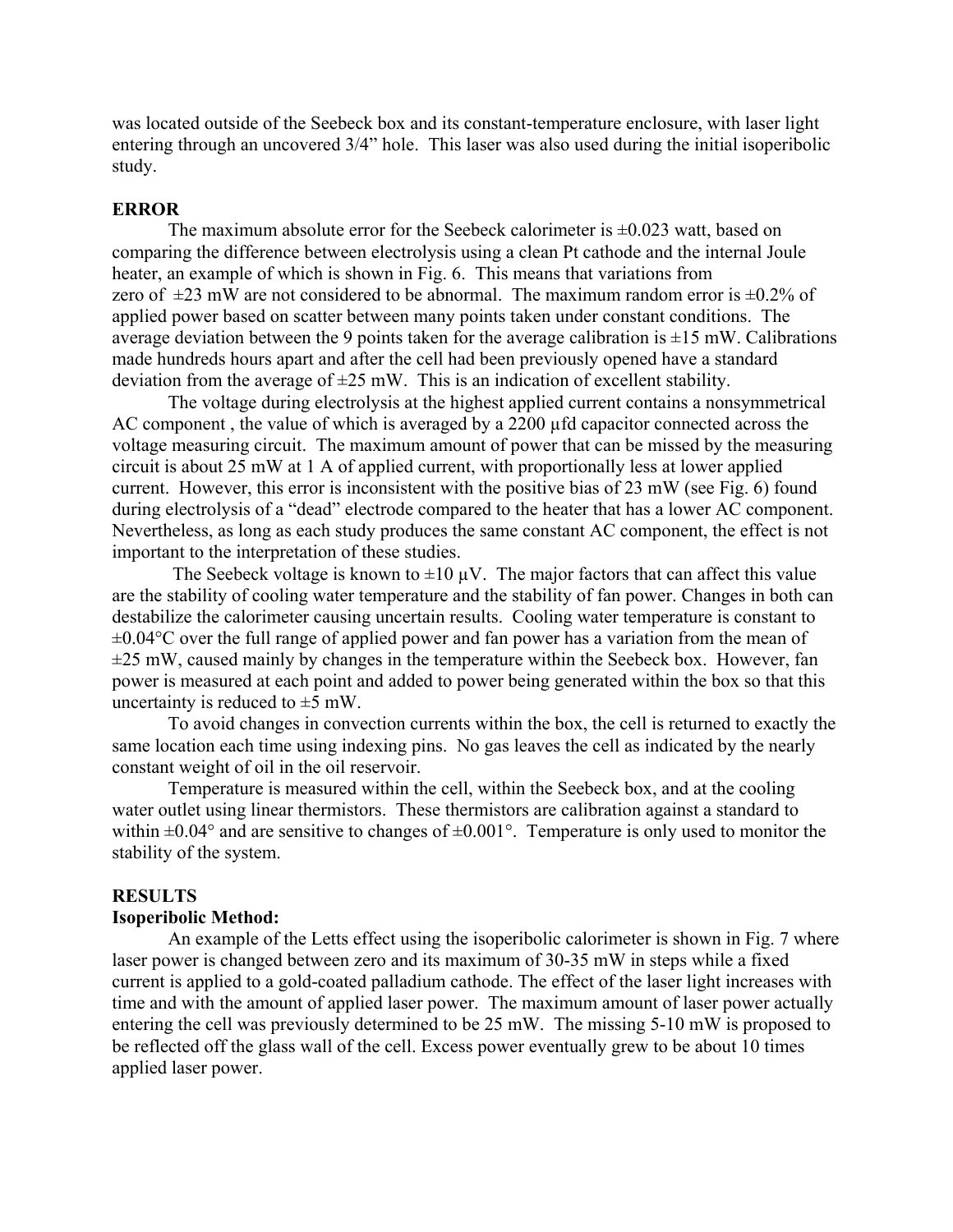This calorimeter reached steady state after only 6 minutes, allowing such studies to be made. The resulting excess power (EP) values from this and a similar study are compared to the applied laser power in Fig. 8. No critical onset power is apparent and the effect shows signs of saturating at higher applied power.

This study, during which many examples of the effect were obtained, was deemed a successful replication. However, the magnet used by Letts is found to be unnecessary and the effect appears to be independent of laser wavelength over the range that is available (680-686 nm), contrary to what Letts found.



**FIGURE 7**. Laser power applied to a gold covered Pd cathode using an isoperibolic calorimeter. Arrows indicate when laser power is increasing or decreasing.

#### **Seebeck Method:**

During the study involving the Seebeck calorimeter, anomalous energy is measured while two different procedures were used. For the first, applied current is changed in steps; going first up in current and then going down to give a total of about 9 points. The second method consists of taking data as a function of time after the calorimeter has reached equilibrium, generally in 100 minutes. The first procedure is used during calibration using the internal heater. The laser is occasionally applied while a fixed current is applied to a "dead" cathode to determine the amount of laser energy entering the calorimeter. Anomalous power generated by the laser is obtained by taking the difference between the measured power before and after application of the laser, and then subtracting the amount of power added to the cell by the laser itself.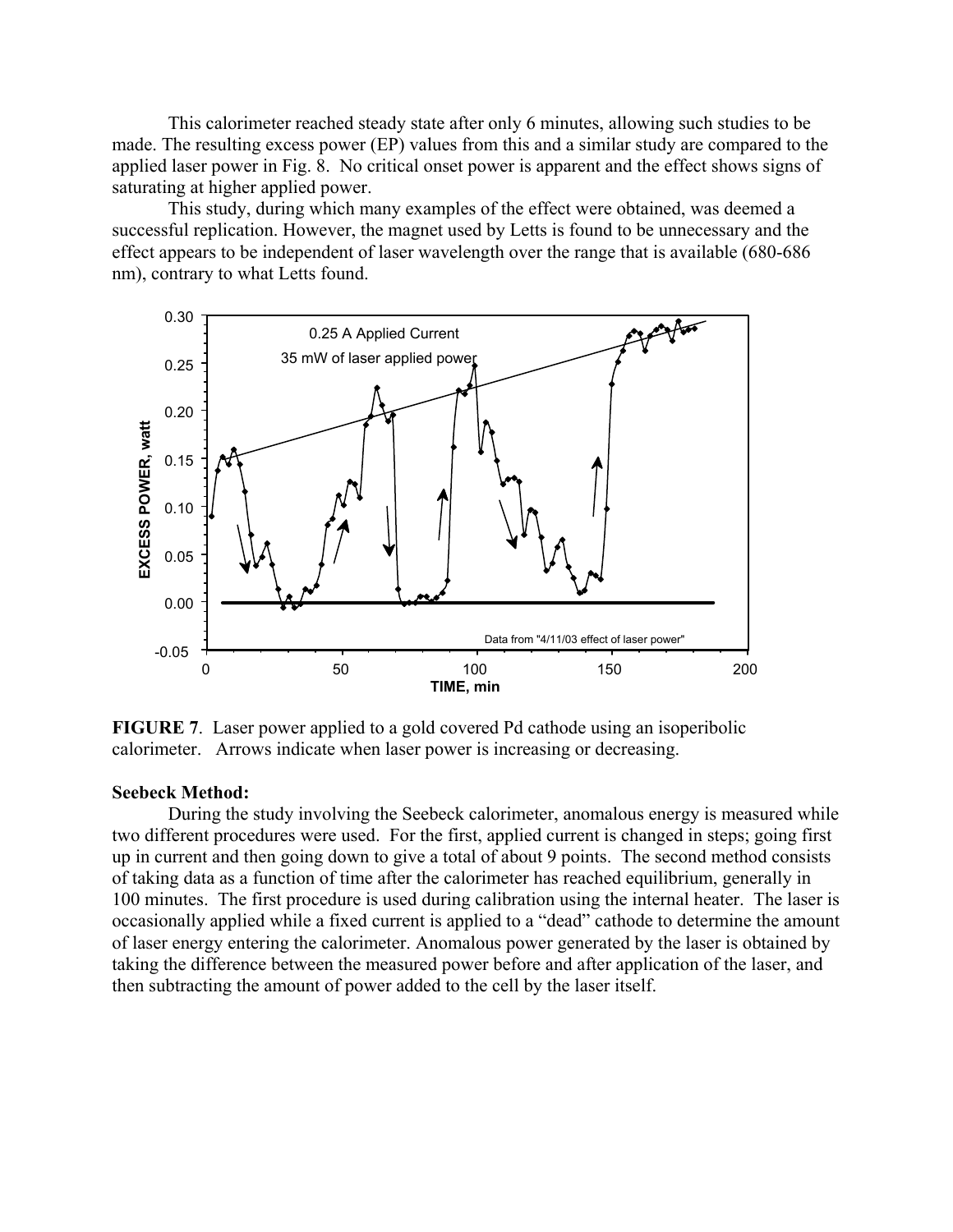

**FIGURE 8.** Two examples showing the effect of applied laser power on the resulting excess power using a Pd cathode coated with gold.

The first task is to calibrate the calorimeter using the internal Joule heater and by electrolysis using a dead Pt cathode. The platinum cathode is always dead at first and starts to show gradual heat production only after a few hundred hours of electrolysis, depending on the amount of applied current, as a deposit of Pd from the Pd anode builds up on the surface. Figure 6 shows a typical calibration that is fit best by a second degree polynomial. Notice the good internal consistency between points within each data set and between the two methods, as shown on the figure.

#### **Platinum Cathode:**

An initially clean Pt cathode that had been exposed to electrolytic current using a Pd anode is studied using the Seebeck. The amount of heat generated by the laser when applied at several cell currents is shown in Fig. 9. Notice that when 0.5 A of applied power is used, the amount of measured laser power is 25-30 mW, which is superimposed on 140 mW of P-F power. The amount of measured laser power is consistent with the intrinsic power of the laser and is taken to be the reference power that needs to be subtracted from all other measurements in order to determine the amount of anomalous power. During this run, application of 1 A generated 220 mW of P-F power while producing 30 mW over the intrinsic power of the laser when the laser was applied.

The second Pt cathode was exposed to current only during the initial calibration and the results are shown in Fig. 10. While P-F power is small, it apparently slowly increased during the study. At 0.1 A, the laser deposited about 20 mW into the cell without producing an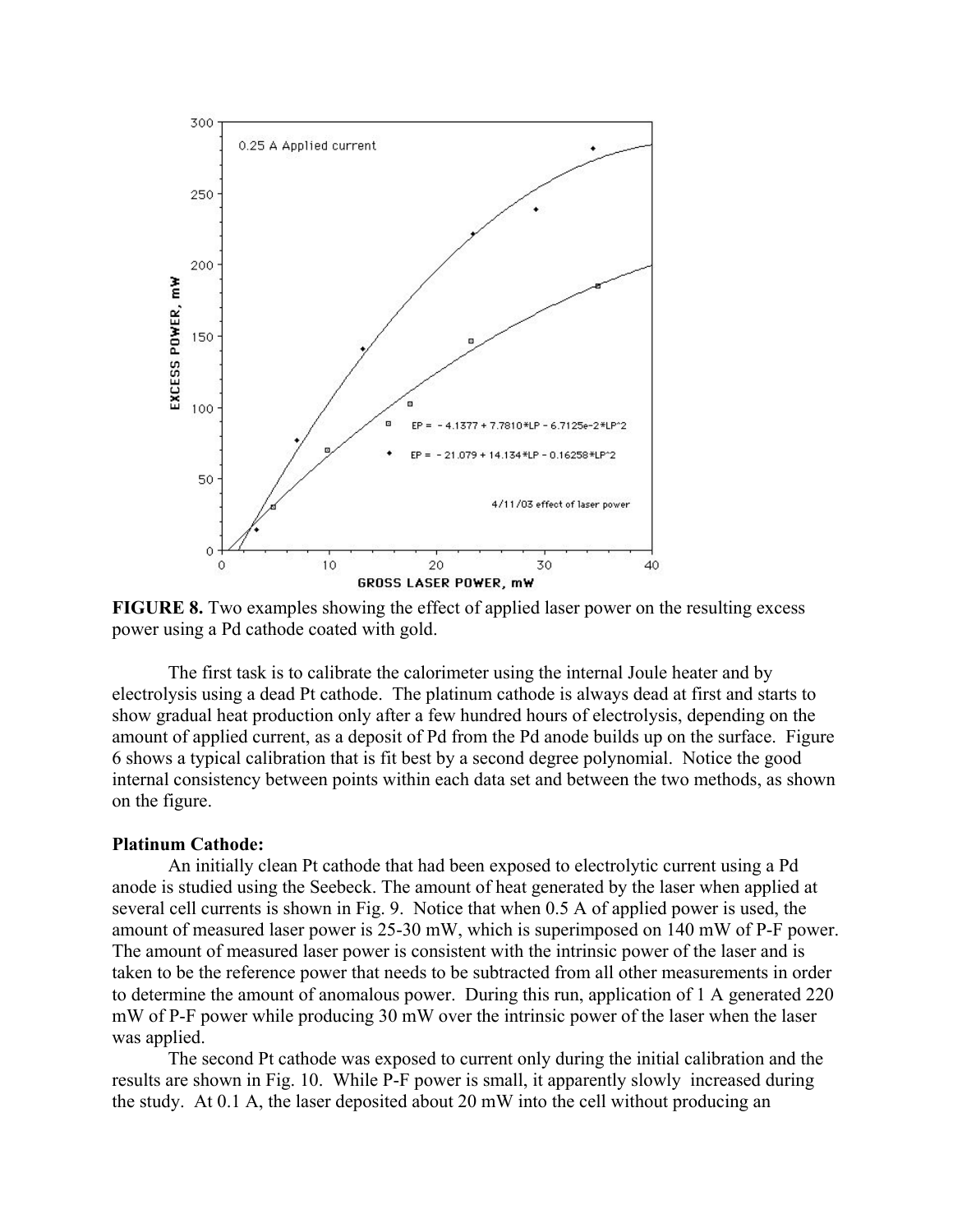anomalous effect. Increasing the current to 0.2 A caused anomalous laser power of 50 mW, with an unstable behavior. Application of the laser also caused the internal temperature of the cell to increase by about 0.1 °C, similar to the effect seen when the isoperibolic calorimeter was used. Application of 1.1 A to this sample shows an immediate production of P-F heat that slowly increased with time, as shown in Fig. 11. No Letts effect was observed during this time.

After having established that the calorimeter is able to detect power being applied by the laser and detect the resulting excess power caused by the P-F and Letts effects, the next task is to determine how these effects can be changed by changing the nature of the deposited surface. Small amounts of materials that can accelerate transfer of material from the anode were added. The resulting effect is shown in Fig. 12. First of all, the P-F power is reduced by addition of KI and an indication of a maximum in EP is seen when current is increased above 1.3 A. Addition of LiCl produces a more pronounced



**FIGURE 9.** Effect of laser light on excess power production at 0.5 A and 1.0 A for Pt cathode #1. This cathode had been exposed to applied current before this measurement. Optimum conditions for reducing data scatter had not yet been achieved during this measurement.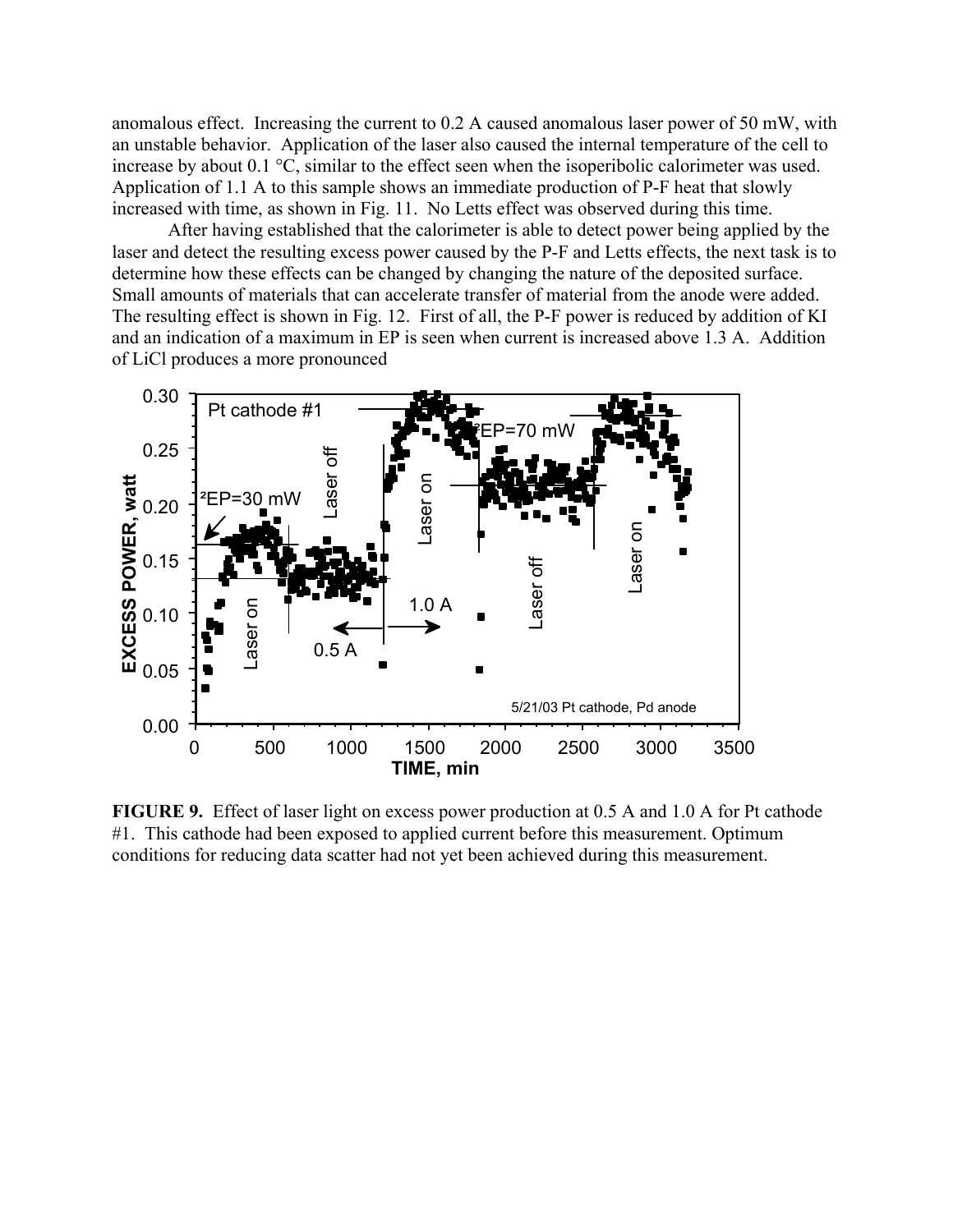

**FIGURE 10**. Effect of laser light on excess power production at applied currents of 0.1 A and 0.2 A for Sample #2. This sample had not been exposed to high current for a significant time. Optimum conditions for data acquisition are used.

maximum and causes the EP to drop to zero at the highest current. No indication of the Letts effect is seen when the laser is applied at 0.5 A of electrolytic current.

The cathode surface had acquired a black coating that consists of a range of particle sizes with the majority barely visible at 1000x using an optical microscope.

# **Copper Cathode:**

Having shown that excess power can be produced using a platinum cathode, next a clean copper cathode was treated in a similar fashion using a fresh electrolyte of 0.2 N LiOD. Figure 13 shows how EP changes with time immediately after electrolysis is started. Application of 1.0 A produces neither Letts nor P-F excess power, although the extra power of 30 mW added by the laser is clearly visible. However, when current is reduced to 0.5 A, the P-F effect is found to be present, although it is unstable. Initial application of laser energy caused no additional effect, as can be seen at 1830 min. By the time the laser was turned off, the Letts effect had increased to about 130 mW and the P-F effect had decreased to zero. The line on the figure shows how the P-F effect is proposed to change. Further electrolysis caused the P-F effect to increase once again, but eventually both the Letts and P-F effects disappeared before the sample was removed from the calorimeter. The copper surface was covered by a uniform silver-colored layer and had gained 0.0003 g.

## **DISCUSSION**

 If anomalous power (excess power, EP) occurs spontaneously in an electrolytic cell, the result is called the Pons-Fleischmann (P-F) effect. When EP is initiated by exposing the cathode to laser light of a particular wavelength, the result is called the Letts effect in this paper, in spite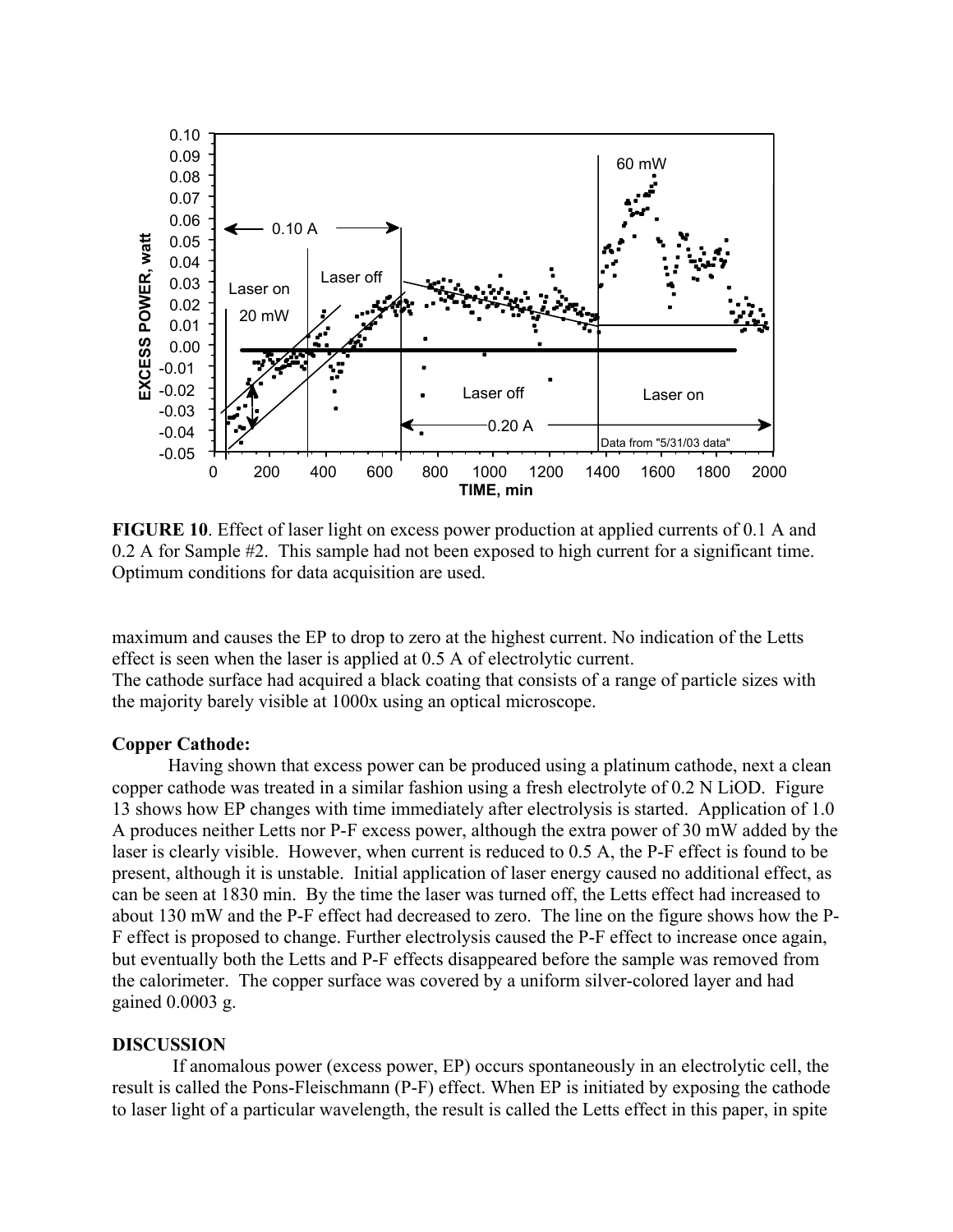of other studies having reported use of a XeCl excimer laser  $2,3,4,5,6,7$  to generate transmutation products rather than heat. The difference between these various laser studies is that the Letts effect implies a much larger nuclear reaction rate if heat is generated by a nuclear reaction, a possibility yet to be determined.

This study has replicated the Letts effect using two different calorimeters and several different substrate materials used as the cathode. The laser effect demonstrates production of anomalous energy without allowing rejection based on proposed errors in calorimetry because relative power is measured over a short span of time, before a change in calibration can take place. In addition, the P-F effect is replicated once again. The two effects are related in that both are sensitive to the nature of material deposited on the cathode surface, but not to the kind of material on which this deposit forms. The two effects appear to be independent of each other, appearing at the same time and as well as separately. In addition, a domain that ceases to be sensitive to the laser does not become spontaneously active and vise versa. However, Fig. 13 shows an example of the Letts effect growing in while the P-F effect disappears.

Although changing the wavelength over the available range appeared to have no effect, certain other wavelengths are expected to have a much different effect.

Because the effects are sensitive to the deposited surface, the nature of these surfaces needs to be explored. However, the deposited layer changes continuously during electrolysis, thereby making a comparison between surface properties measured after the study and behavior during the study rather difficult. In this study, surfaces are deposited



**FIGURE 11.** Effect of time on excess power while Pt#2 cathode is exposed to 1.1 A of applied current. The cathode is at 47°C.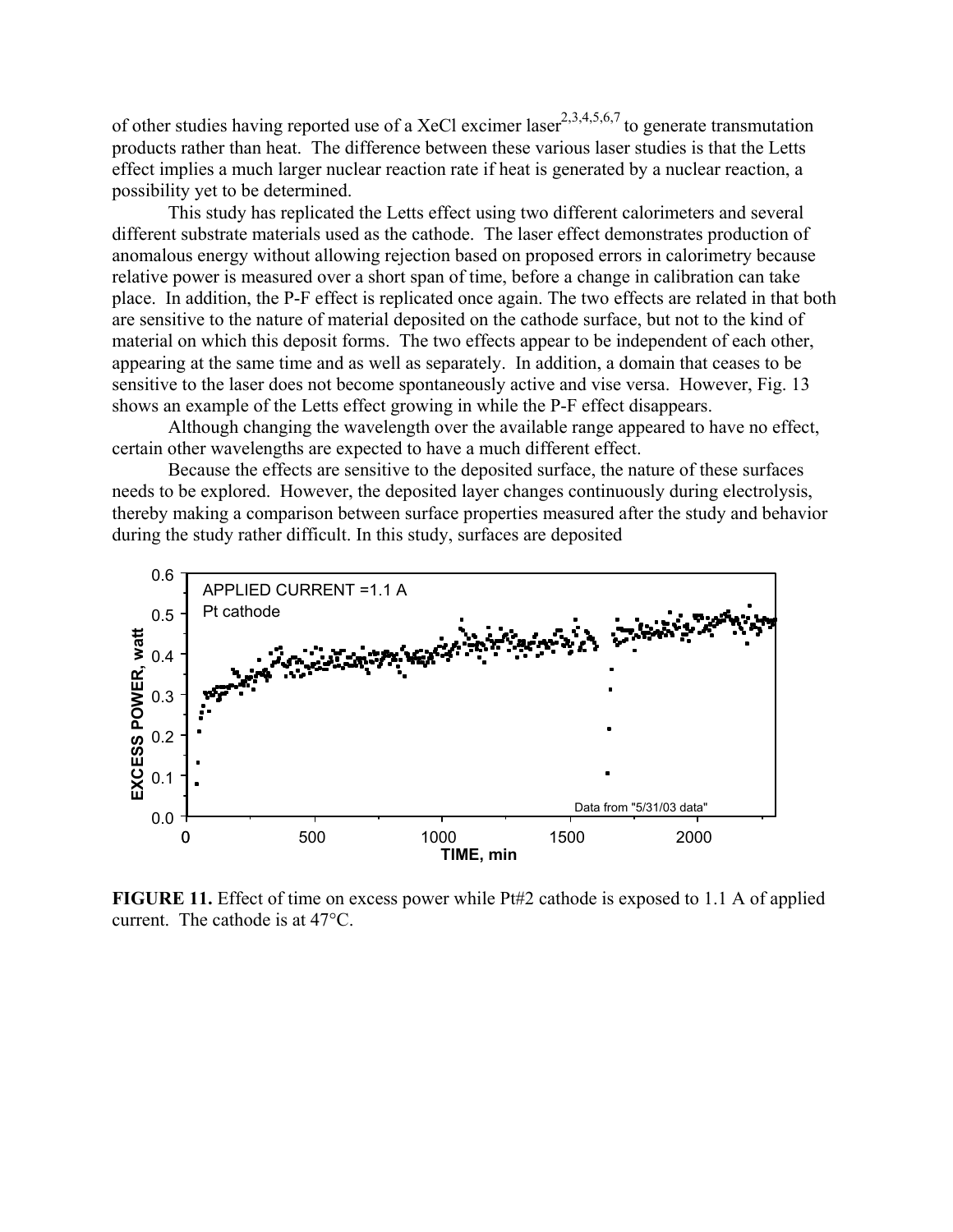

**FIGURE 12.** Effect of KI and LiCl on production of excess energy from a Pt cathode. The sequence with which points are taken is shown. Notice that a critical onset current of about 0.35 A is required after the material is added in contrast to no onset before.



**FIGURE 13.** Copper cathode electrolyzed at 0.5 A and 1.0 A after calibration. The line drawn between 1830 and 2450 min shows how the proposed P-F power changed with time.

outside the cell using various plating solutions and inside the cell by relying on transfer of material from a Pd or Au anode to the cathode.

A few examples of previous work show that platinum can transfer from a platinum anode to a platinum cathode<sup>8,9,10</sup> and cause the cathode to generate  $EP^{11}$ . However, this transfer is very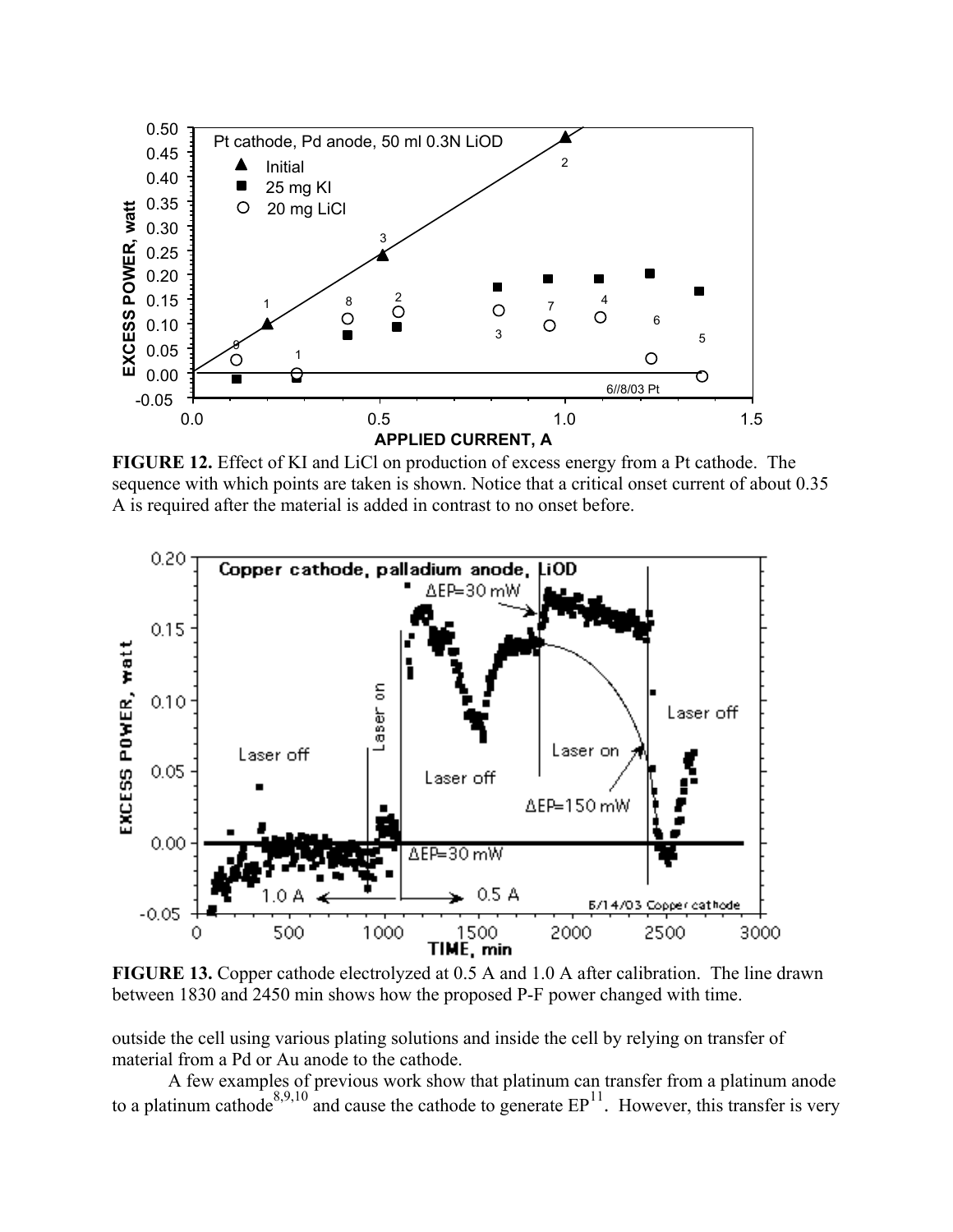slow. This study explores the much faster transfer of palladium from a palladium anode to a cathode of various metals. This co-deposition method is similar to, but slower than that used by Szpak et al.<sup>[12](#page-13-3)</sup> when palladium was supplied by  $PdCl_2$  dissolved in the electrolyte. Both methods produce excess power relatively quickly and with complete reproducibility. It is perhaps ironic that if the anode and cathode had been reversed in past studies of the P-F effect, much of the difficulty in replicating the effects would have been eliminated.

 Presence of small amounts of iodide or chloride ion reduces the P-F effect. Both of these ions accelerate transfer of material from the anode to the cathode. In addition, increased current, which also increases the palladium deposition rate, also sometimes reduces excess energy production. A faster transfer rate can change conditions on the cathode surface, for example by changing the Pd/Li ratio or the morphology of the deposit. The appearance of a critical onset current indicates the presence of sufficient material on the surface to allow an additional loss of deuterium. This loss has to be offset by production of extra deuterium gas at the surface before the critical composition can be achieved. Indeed, parts of the deposit are sometimes found to have fallen off and appear as black flakes on the bottom of the cell. Such poorly attached material would require additional current to achieve the required D/Pd ratio.

 Speculations can be made about the relationship between the Letts and the P-F effects. Material, in this case palladium, is proposed to deposit on the cathode surface and nanodomains are thought to gradually form in which the anomalous heat producing reaction occurs. These regions either acquire a size and/or composition to make them spontaneously active (P-F effect), or they can have a size/composition that allows application of laser energy to boast them into the energy-producing mode (Letts effect). The greater the number of photons applied to the surface, the greater the amount of anomalous energy, until the process becomes saturated. As additional material is deposited, both effects can either increase or decrease, independent of each other.

The magnitude of the Letts effect is proportional to the number of suitable domains within the area of the laser spot (about  $1 \text{ mm}^2$ ). Because the active surface is very thin, the Letts effect can generate an effective power density near100 kW/cm<sup>3</sup>, much greater than has been claimed based on the entire volume of the cathode. On the other hand, the magnitude of the P-F effect is proportional to the number of active domains on the cathode surface (about  $1.5 \text{ cm}^2$ ). If the laser had irradiated the entire surface, the magnitude of its effect would have been approximately 150 times the observed power production. Yet, when the Letts effect disappears and is replaced by the P-F effect, the amount of P-F heat is much less than 150 times the Letts heat. Changes in the surface that result in a loss of Letts effect cause, at the same time, a reduction in the P-F effect. In other words, domains capable of producing the Letts effect do not immediately convert to being spontaneously active domains as their characteristics change. Apparently, some active domains require laser stimulation to generate their maximum energy.

If this explanation is correct, the Letts effect can be powerful tool to investigate the P-F effect and an easy way to demonstrate anomalous energy using even a simple calorimeter. An exploration of other laser wavelengths is expected to reveal values that are able to stimulate energy production from a wider range of conditions than those stimulated by the wavelength used here.

 Deposition of a dendritic structure, which is proposed to be one of the active morphologies, is encouraged by low current and low concentration of the deposited ion in the solution. These conditions are typically used during conventional cold fusion studies. In this case, platinum is the deposited material, which has a low concentration in the electrolyte. Because current is kept low at first to prevent cracking of the palladium cathode, dendrite